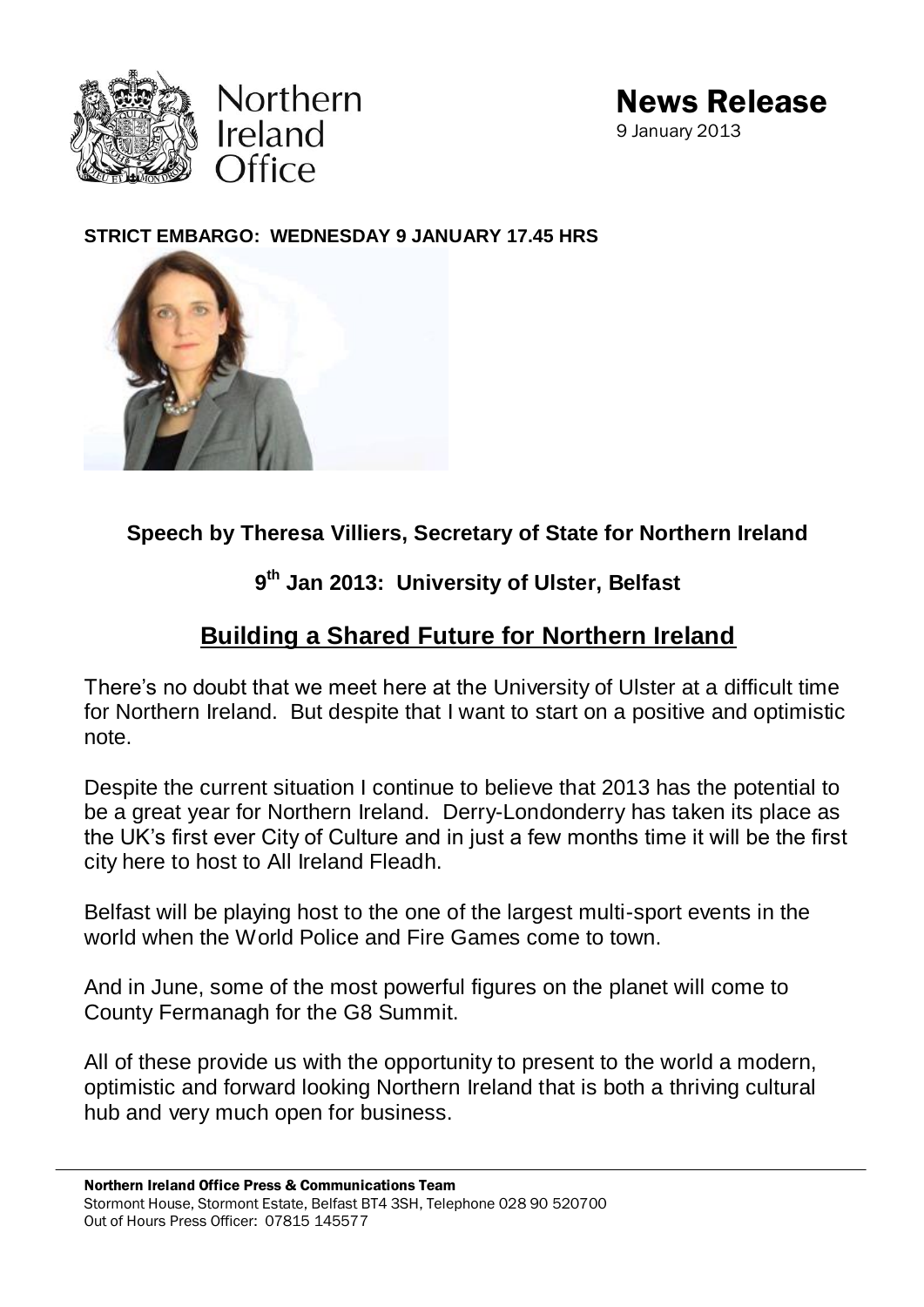

That is the Northern Ireland which I believe the overwhelming majority of people here want - a place which has left its bitter past behind and whose best days lie ahead.

This is also essential if Northern Ireland is to compete effectively in the global race for jobs and investment.

And I pay tribute to the work done by the Executive here on promoting Northern Ireland as a great place in which to invest and do business.

Both the First and Deputy First Minister and Enterprise Minister Arlene Foster have shown huge commitment on this with striking successes in high value sectors such as aerospace and financial services technology.

I also pay tribute to our hosts this evening, the University of Ulster, for the role that they and Queens University play in enhancing the attractiveness of the Northern Ireland for inward investment.

As well as delivering world-class teaching across the full range of disciplines, both universities are involved in cutting edge research and spin-off businesses creating jobs for local people and developing products that change lives.

In the light of those kinds of success stories, it has been deeply depressing to see such negative images of Northern Ireland beamed around the world over the weeks since the vote on flags in Belfast City Council on 3<sup>rd</sup> December.

The global economic downturn has hit us hard in Northern Ireland, not least because of the depth of the economic connections with the Republic of Ireland where the property crash was even more devastating than in the UK.

Even with signs of recovery now emerging, many businesses are struggling to keep their heads above water. For retailers in particular, the crucial weeks in the run up to Christmas and the January sales can make the difference between survival or insolvency.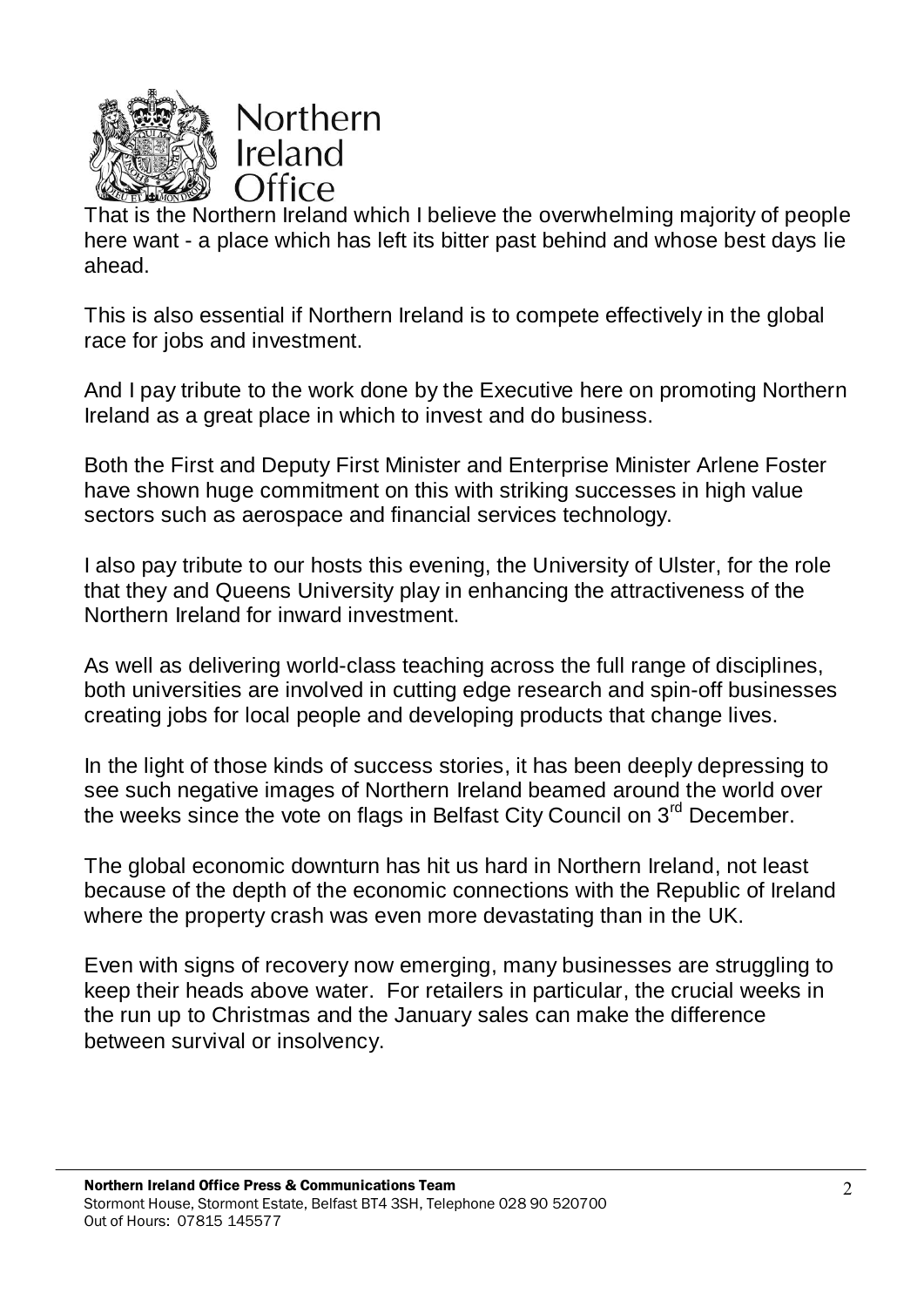



#### **Flag protests**

In these circumstances it is difficult to imagine anything more damaging than continued street protests about flags.

I condemned this disorder at the dispatch box in Parliament in the strongest terms the day after the fateful vote took place.

I say again that the violence we have seen on our streets is appalling and it is intolerable.

I fully and wholeheartedly support the efforts being made by the PSNI to keep order in the face of this lawless rioting.

And I pay tribute to the courage being shown by PSNI officers night after night on the streets of Belfast, putting their personal safety on the line to keep the people of Northern Ireland safe and secure.

Those who have been trying to bring Northern Ireland to a standstill need to take a long, hard look at what it is they think they're achieving.

I can understand that feelings run high when it comes to issues on flags, particularly in Northern Ireland where questions of identity remain so sensitive.

But nothing can excuse the scenes we have witnessed, with over 60 police officers injured.

The idea that hurling bricks and petrol bombs at police is a way to express patriotism and support for the union flag is incomprehensible.

These violent protesters are damaging the cause they claim to support.

And I am convinced that they are doing significant damage to the Northern Ireland economy.

They are threatening people's jobs and livelihoods.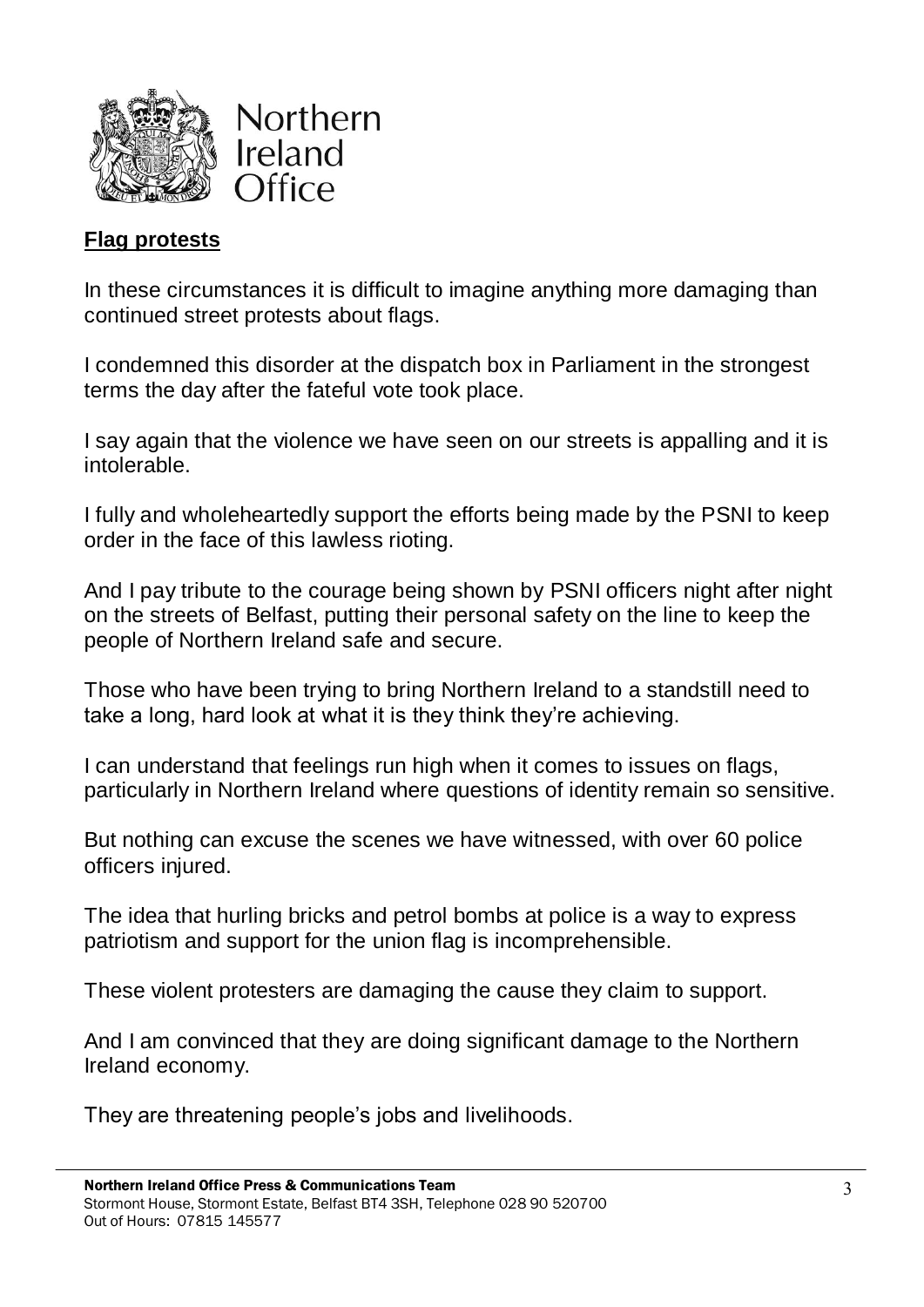

And they are undermining the very cause they profess to uphold and they are being reckless with the peace process and all it has achieved over the last 20 years.

They are putting police in harm's way not just with bricks and petrol bombs but by opening up opportunities for attacks by dissident republicans who relentlessly continue their attempts to murder police officers.

It is vital that this issue comes *off the streets* to allow local politicians and community leaders the space to sit round a table and engage in a dialogue.

The recent history of Northern Ireland demonstrates clearly that it's when the rioting and violence stop and the talking begins that workable and practical solutions can be found to deal with too long-entrenched problems.

So it's essential that all of Northern Ireland's political parties work together to find a way forward which sees decisions on flags made in a way which respects different views and takes into account the different traditions and identities present in today's Northern Ireland.

That is something I've pushed for repeatedly in my meetings with Northern Ireland's political leaders over recent weeks.

### **Shared Future**

And it is absolutely crucial that real progress is now made to address the underlying divisions in the community which can poison the debate on issues like flags and make them so fraught with tension.

Time and again, Northern Ireland's political leaders have rightly expressed their commitment to building a shared and cohesive society.

This is a theme to which I *and* my predecessor *and* the Prime Minister have returned many times.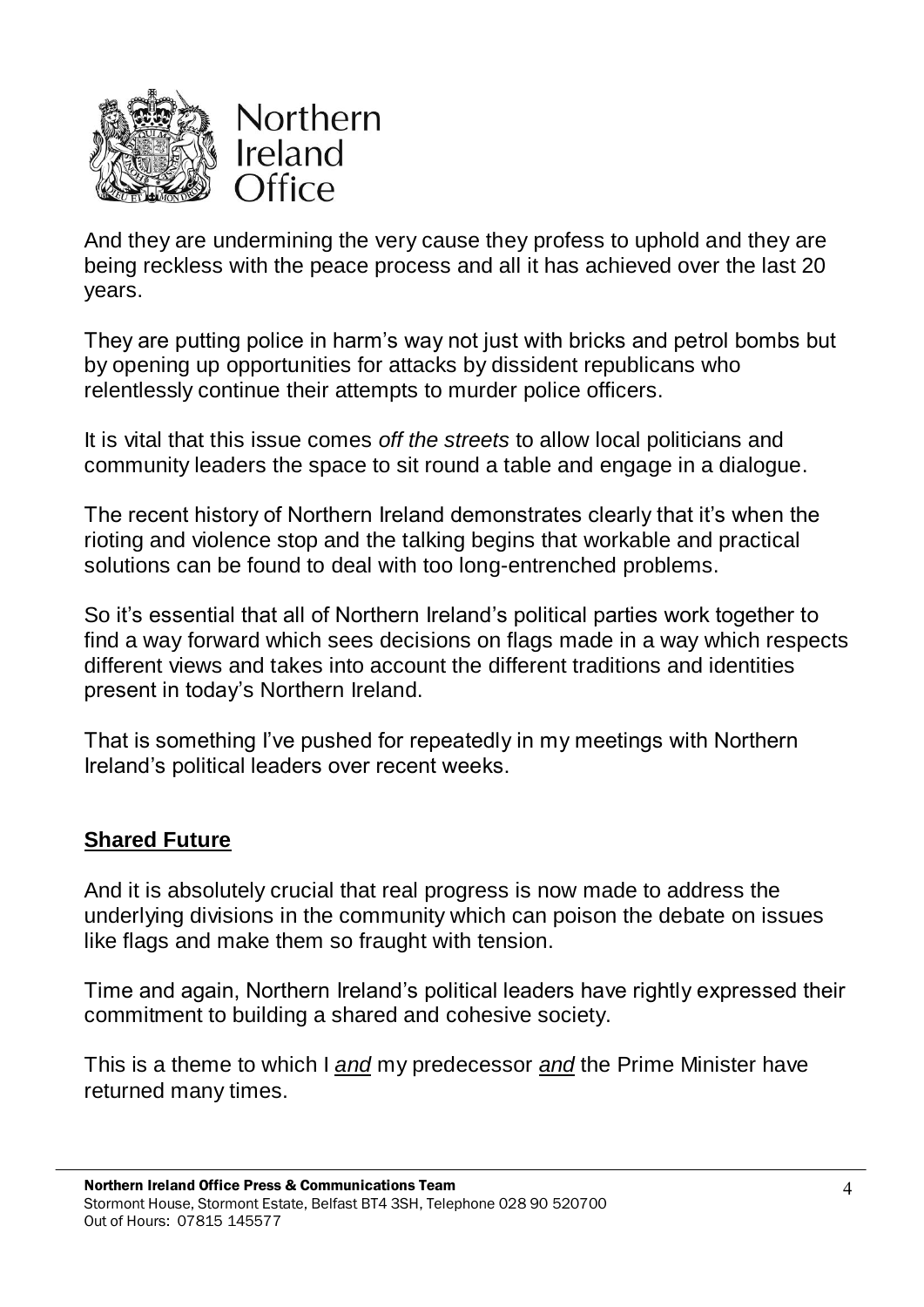

If this disorder demonstrates anything it's that we just can't go on as we are in Northern Ireland.

So much has been achieved here in the 20 years since the peace process really got underway.

The overwhelming majority of people in Northern Ireland can lead their lives with a normality and a freedom from fear which would have been impossible back in the dark days of the Troubles.

But we all need to acknowledge that the process isn't finished and the stability delivered by the Belfast Agreement should never be taken for granted.

Sectarian divisions remain deeply entrenched and it is time for bold moves by Northern Ireland's political leadership to address them.

That is essential for both for our security and for our economy.

The costs of division remain far too high.

There are already a number of initiatives underway to start the process of bringing different parts of the community together and building mutual understanding.

For example, the Executive's Programme for Government sets out the goal of ensuring that all children have the chance to participate in shared education by 2015.

Important work has also been done on the plan for Lisanelly Shared Education campus.

There is now an urgent need to press ahead with a range of projects which will deliver real and lasting change.

The devolution settlement means that the policy levers for delivering such change now lie in the hands of devolved ministers.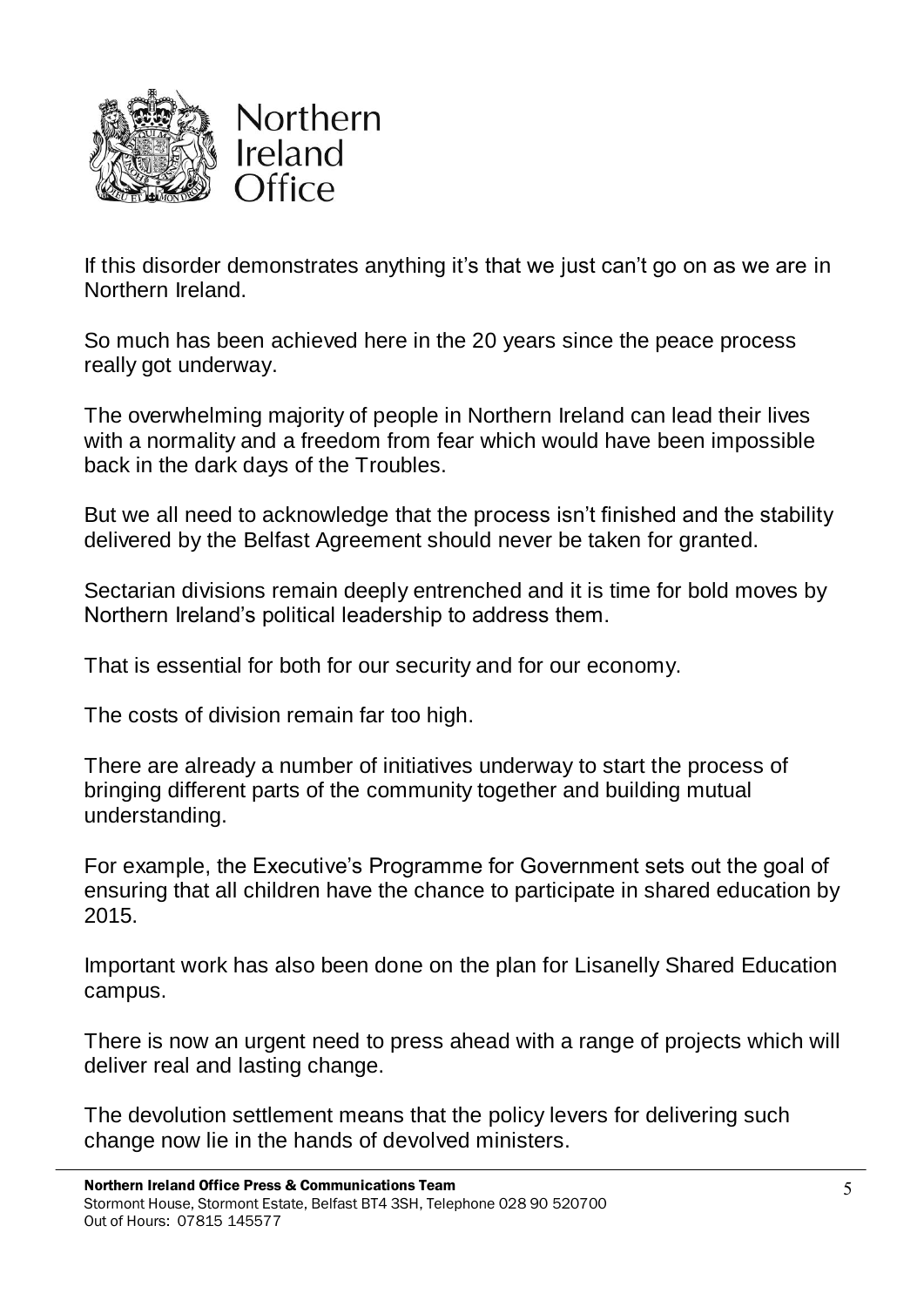

But the UK Government will continue to push for progress, not least because of the Prime Minister's personal commitment to Northern Ireland and to bridging its sectarian divides.

And I welcome the strong support for this goal expressed by the Tánaiste and the Irish Government and I'm happy to work with them on helping to move things forward.

We all know that delivering a shared future won't be easy, but over recent years, the political leadership of Northern Ireland have shown themselves capable of taking difficult decisions to make progress.

They have fixed more difficult problems than the ones we face today.

I believe that they can rise to this challenge as they have to so many others over the last two decades.

#### **Economy**

And let's face it, even before the setbacks of the last three weeks, Northern Ireland businesses were already having a hard time.

These protests are an added burden they can well do without during a period when we're still living through some of the most difficult economic conditions since the 30s.

Of course a large number of economic policy areas are now devolved.

But the UK Government's national economic responsibilities mean that many of our decisions have a significant impact in Northern Ireland.

So that gives us an important role in efforts to secure the prosperity needed to help underpin political stability here.

We are determined to put the whole of the UK, including Northern Ireland, back on the right path to growth and recovery.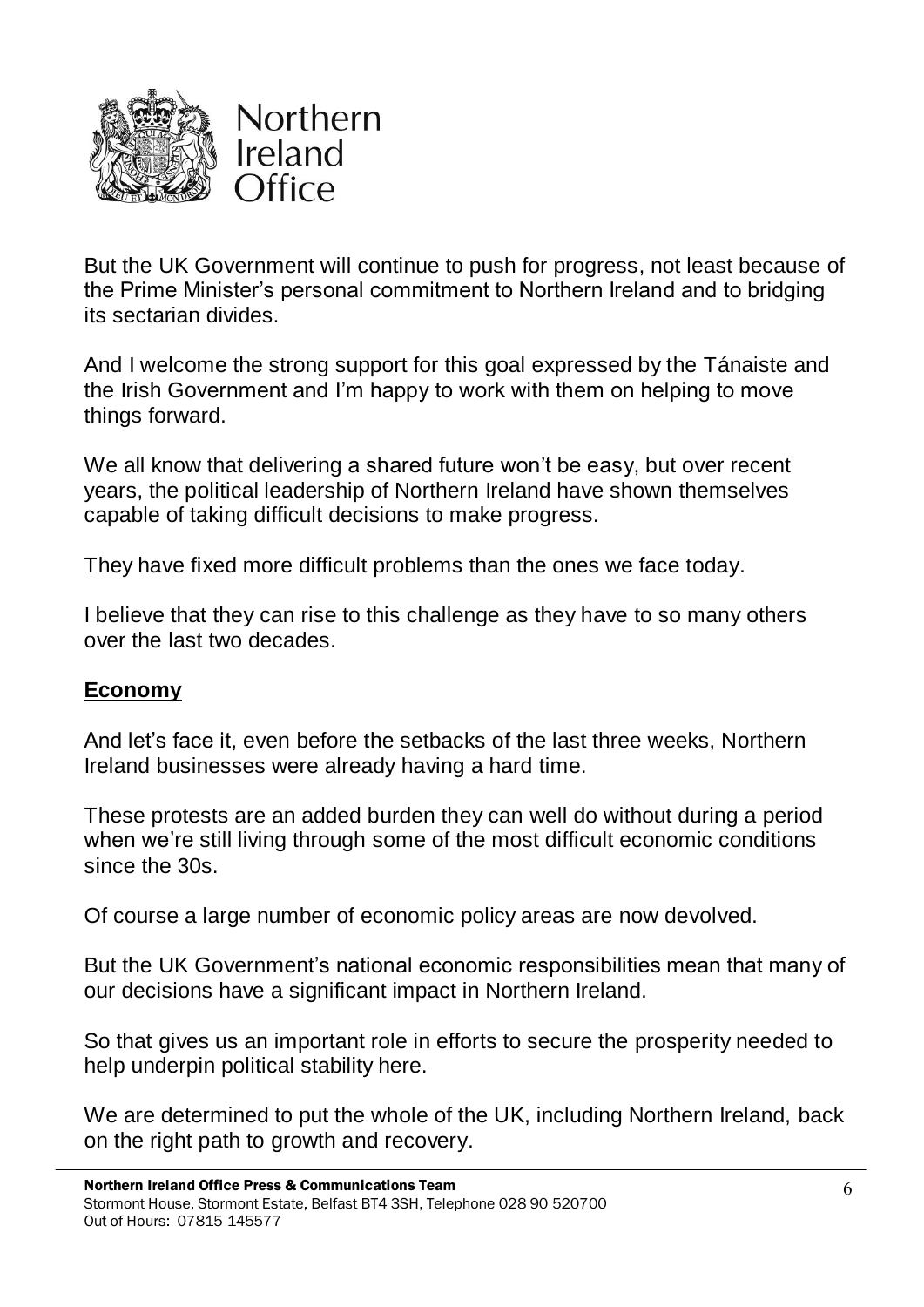

When the Coalition was formed, we inherited the largest deficit in our country's peacetime history - one of the worst of any major developed economy.

That's left us having to borrow around £200,000 a minute and pay £120 million a day in debt interest.

So we've had to take action to ensure the country lives within its means after the decade of irresponsible borrowing and reckless spending that occurred under our predecessors.

In two and a half years since the election the deficit is down by a quarter, helping to keep interest rates at near record lows.

We've achieved this and yet still been able to support Northern Ireland with the highest grant per head received by any constituent part of the UK.

And reductions in spending in Whitehall Departments and a shift to capital investment in the Autumn Statement will see the Northern Ireland Executive benefit from a further £132 million of capital funding.

By the end of this Parliament, Corporation Tax will be down to 21 per cent - the lowest of any major western economy.

And we are continuing to consider the case for devolving Corporation Tax.

We've introduced the Funding for Lending scheme to get much needed capital flowing to businesses.

Our changes to tax allowances will mean a tax cut for 615,000 people here with 8,000 people lifted out of tax altogether.

Businesses *and* families will also be helped by the Chancellor's decision to cancel January's planned fuel duty increase - meaning that a litre of unleaded is now 10p cheaper than it would have been had we stuck to the previous Government's plans.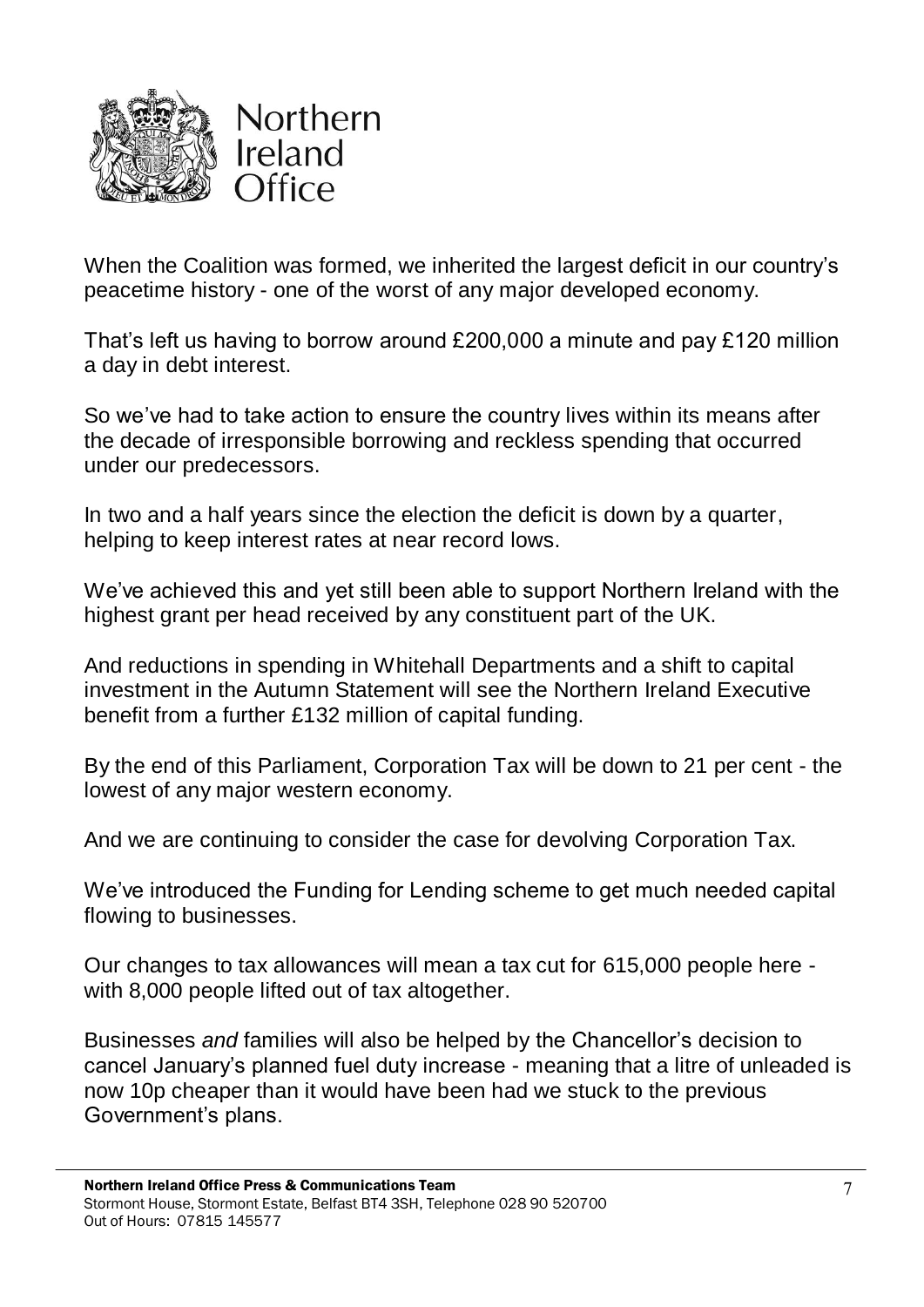

Of course we recognise that there's still a long way to go.

We are dealing with the toxic legacy of debt and we're hugely impacted by Eurozone instability.

But we are on the right road and the last few months have witnessed first tentative signs that the economy is starting to heal.

There's no doubt that the road to economic recovery is a long one and it's a difficult one but we are making real progress.

#### **Conclusion**

In concluding, I'd like to refer back to some comments I heard Peter Robinson make during the Hillary Clinton's visit to Belfast a few weeks ago.

He said that inevitably there were bumps along the way towards building a better future for Northern Ireland but that this disorder would not deter us all from moving forward.

I think he was absolutely right.

And I think it's also right to say that in a place like Northern Ireland, if you're not pushing forward with further progress there's always a risk that things will start to slip backwards.

Looking back on 2012 - there was so much good news for people here: the Titanic events, the Irish Open at Portrush, a broadly peaceful start to the decade of commemorations with the Ulster Covenant centenary and of course the hugely successful Diamond Jubilee visit by Her Majesty the Queen.

The political stability in Northern Ireland that made these events possible has been hard won.

It would be a tragedy if that stability were to be jeopardised by continuing violence on our streets.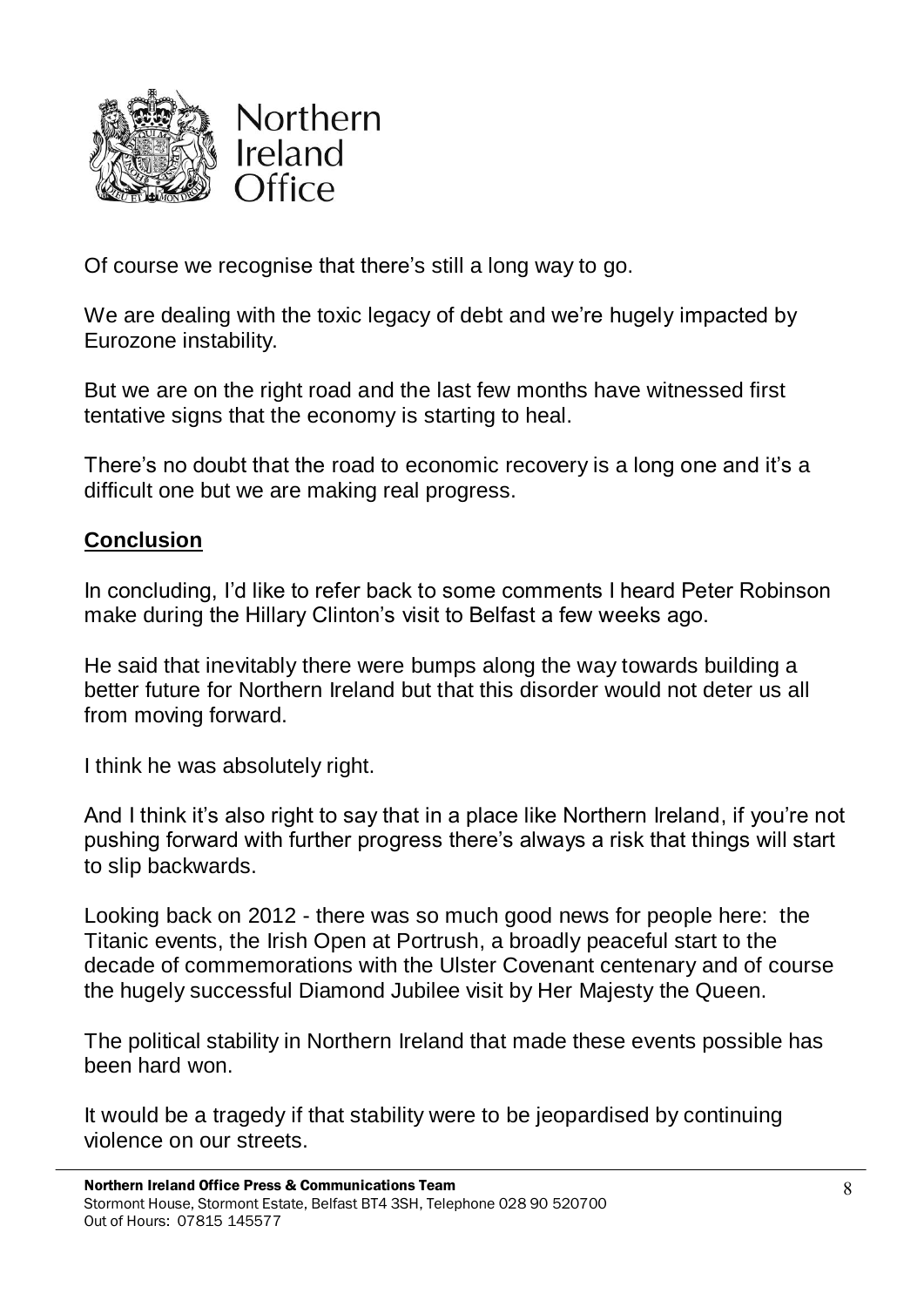

It's down to all of us to ensure that doesn't happen.

To those who are worried that their Britishness is being eroded - I'd say that Northern Ireland's position within the UK is arguably more secure than it has been for decades.

We have a Government that has made it clear that it isn't neutral on the union and believes that the family of nations which make up the United Kingdom is stronger together, weaker apart.

The agreements of the past two decades have settled the constitutional position of Northern Ireland on the basis of consent.

And there will never be any change to Northern Ireland's position in the United Kingdom without the agreement of the people of Northern Ireland.

That is more widely accepted than at any point in Northern Ireland's history.

And a key part of the devolution settlement that underpins that success is the principle that the different identities that make up today's Northern Ireland should all be respected.

One of the defining achievements of the peace process was the recognition that those who define themselves as British and those who define themselves as Irish can co-exist in modern Northern Ireland… that they can work successfully together even though they may have very different views on some key questions, that life here doesn't always have to be a zero sum game.

The unprecedented constitutional stability delivered by the Belfast Agreement gives us the opportunity to move on and to focus on the crucial challenges Northern Ireland faces on issues like jobs, healthcare, educational underachievement and a whole range of other ways to provide real help for disadvantaged communities.